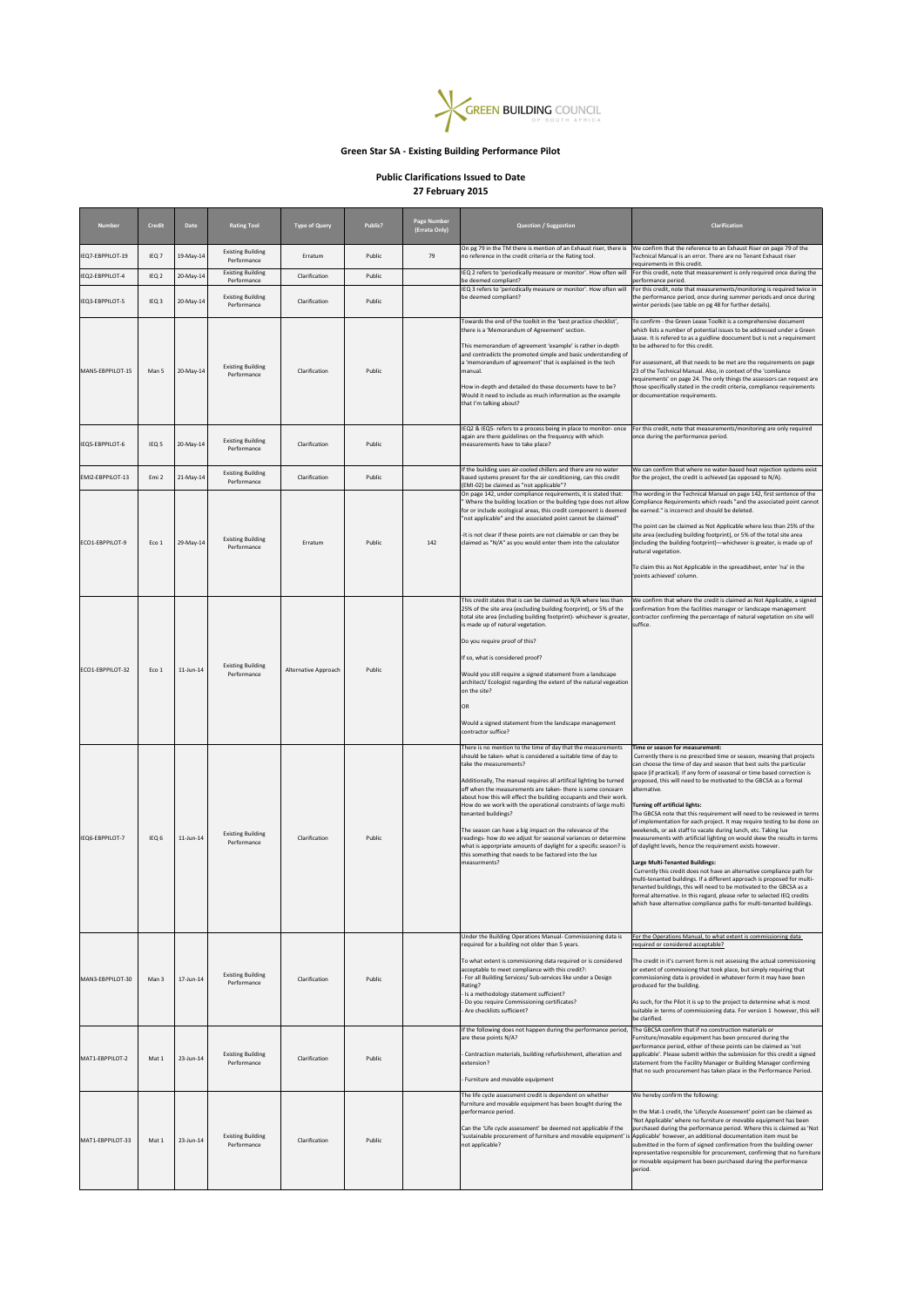| <b>Number</b>    | <b>Credit</b>    | <b>Date</b>  | <b>Rating Tool</b>                      | <b>Type of Query</b> | Public? | <b>Page Number</b><br>(Errata Only) | <b>Question / Suggestion</b>                                                                                                                                                                                                                                                                                                                                                                                                                                                                                                                                                                                                                                                                                                                                                                                                                                                                                  | <b>Clarification</b>                                                                                                                                                                                                                                                                                                                                                                                                                                                                                                                                                                                                                                                                                                                                                                                                                                                                                                                                               |
|------------------|------------------|--------------|-----------------------------------------|----------------------|---------|-------------------------------------|---------------------------------------------------------------------------------------------------------------------------------------------------------------------------------------------------------------------------------------------------------------------------------------------------------------------------------------------------------------------------------------------------------------------------------------------------------------------------------------------------------------------------------------------------------------------------------------------------------------------------------------------------------------------------------------------------------------------------------------------------------------------------------------------------------------------------------------------------------------------------------------------------------------|--------------------------------------------------------------------------------------------------------------------------------------------------------------------------------------------------------------------------------------------------------------------------------------------------------------------------------------------------------------------------------------------------------------------------------------------------------------------------------------------------------------------------------------------------------------------------------------------------------------------------------------------------------------------------------------------------------------------------------------------------------------------------------------------------------------------------------------------------------------------------------------------------------------------------------------------------------------------|
| GENO-EBOPILOT-28 | Gen 0            | 24-Jun-14    | <b>Existing Building</b><br>Performance | Alternative Approach | Public  |                                     | We are having trouble obtaining "As-Built" Drawings for the<br>building.<br>All the drawings obtained from the Architect/Landlord do not<br>have the phrase "As-Built" attached. Also seeing that the building<br>was completed in 2005, all drawings were placed within the<br>archives.<br>Could we obtain a signed statement from the Architect (listing<br>the relevant drawings) saying that the drawings submitted are As-                                                                                                                                                                                                                                                                                                                                                                                                                                                                              | We hereby confirm that where drawings are not specifically stamped as<br>'As Built', it is acceptable for the architect to provide a signed statement<br>confirming that the drawings provided (listing the drawing names and<br>revisions) are representative of the building 'As Built'.                                                                                                                                                                                                                                                                                                                                                                                                                                                                                                                                                                                                                                                                         |
| IEQ6-EBPPILOT-27 | IEQ <sub>6</sub> | 24-Jun-14    | <b>Existing Building</b><br>Performance | Erratum              | Public  | 70                                  | Built drawings even if it may not necessarily say this on the<br>drawing itself?<br>With regards to the credit criteria for IEQ-06; daylight access and<br>glare control, are the 0.5 points for glare control dependant on<br>the 1st point for daylight access being achieved?<br>It is presented in this way in the PILOT manual, but differently<br>within the template.                                                                                                                                                                                                                                                                                                                                                                                                                                                                                                                                  | We confirm that the points for Glare Control should not be conditional<br>on achieving the first point for daylight. As such please delete the the<br>words "A further" in the Credit Criteria Table relating to Glare Control<br>for the IEQ-6 Daylight & Views Credit.                                                                                                                                                                                                                                                                                                                                                                                                                                                                                                                                                                                                                                                                                           |
| MAT2-ENPPILOT-29 | Mat 2            | 24-Jun-14    | <b>Existing Building</b><br>Performance | Erratum              | Public  | 133                                 | I'd like to request the Green Star Waste Stream Audit Calculator<br>as referenced within MAT-02 of the EBP PILOT Manual                                                                                                                                                                                                                                                                                                                                                                                                                                                                                                                                                                                                                                                                                                                                                                                       | After some review internally, note that the 'Waste Stream Calculator' is<br>no longer a requirement to be provided under this credit. The project<br>team need simply ensure that the audit is conducted in accordance with<br>the audit report.                                                                                                                                                                                                                                                                                                                                                                                                                                                                                                                                                                                                                                                                                                                   |
| ENE1-EBPPILOT-36 | Ene 1            | 26-Jun-14    | <b>Existing Building</b><br>Performance | Alternative Approach | Public  |                                     | I have a query regarding the scoring of the energy calculator.<br>The GBCSA energy sore is calculated as a percentage<br>improvement on the benchmark which is converted to a score<br>out of 10.<br>It is then converted into a score out of 25.<br>For example $-$ if you have a 35% improvement on the<br>benchmark, you score 7/10. This is then converted to 10/25.<br>However if you score 55% improvement on the benchmark, you<br>score 7/10 which is also converted to 10/25<br>It doesn't make sense to me that a 35% improvement and 55%<br>improvement should get the same amount of points. Once<br>should be able to score between the '10 and 15' for this purpose.                                                                                                                                                                                                                            | We confirm that 'incremental points' should be awarded and the<br>calculator and submission template has been updated to allow for this.                                                                                                                                                                                                                                                                                                                                                                                                                                                                                                                                                                                                                                                                                                                                                                                                                           |
| MAT1-EBPPILOT-37 | Mat 1            | 26-Jun-14    | <b>Existing Building</b><br>Performance | Clarification        | Public  |                                     | MAT - 1 Procurement and Purchasing<br>Relating to:<br>Operational Consumables, construction materials and building<br>refurbishment, and movable furniture and equipment<br>Problem/challenge<br>With regards to the tenant compliance, some of the credit<br>somehow duplicates the tenant criteria in the Green Lease credit.<br>It is also very difficult to target these credits. For instance, if the<br>procurement of furniture and movable equipment is not<br>applicable for the Landlord, how would one target these points<br>as it may not be not applicable for the tenant.<br>Suggestion<br>I suggest that this credit should be applicable to the Building<br>Owner's practices only provided that the tenant includes the<br>tenant criteria under the lease agreement. But if the credit is not<br>applicable for the Building Owner, then the credit must be not<br>applicable in totality. | On page 124, first sentence, delete the words "Where the landlord-<br>occupied areas (landlord-tenanted space and common areas) comprise<br>more than 10% of the GLA,".<br>Where a portion of the credit can be claimed as 'Not Applicable' from<br>the landlord's perspective, no tenant criteria are required to claim this<br>portion of the credit as Not Applicable. E.g. if there have been no<br>construction materials purchased by the landlord, 'construction material'<br>. can be claimed as 'Not Applicable'.                                                                                                                                                                                                                                                                                                                                                                                                                                         |
| MAN4-EBPPILOT-38 | Man 4            | 27-Jun-14    | <b>Existing Building</b><br>Performance | Erratum              | Public  | 15, 20                              | Can't find the Repair and Maintenance Log sample as per credit<br>Man-4, Documentation Requirements, Purchase of Green<br>Cleaning Equipment.                                                                                                                                                                                                                                                                                                                                                                                                                                                                                                                                                                                                                                                                                                                                                                 | Under 'Purchase of Green Cleaning Equipment' on page 15, please<br>delete the third bullet point (referring to repairs and maintenance log).<br>Also, on page 20, delete the third last bullet point in the documentation<br>table (Repair & Maintenance Log). The submission template will be<br>updated accordingly as well.                                                                                                                                                                                                                                                                                                                                                                                                                                                                                                                                                                                                                                     |
| IEQ3-EBPPILOT-39 | IEQ <sub>3</sub> | 30-Jun-14    | <b>Existing Building</b><br>Performance | Clarification        | Public  |                                     | $\vert$ Credit: IEQ - 3 - Thermal Comfort<br>Section: Mechanically ventilated spaces - 'occupant feedback<br>through a thermal comfort survey'<br>An occupant comfort survey has been sent out to our building<br>occupants which included questions addressing the required<br>areas listed in the credit.<br>This survey does not however include all of the specifications are<br>included in the provided thermal comfort example survey on<br>page 56 in the technical manual.<br>As we are not targeting the additional point in this credit which<br>calls for PMV levels and calculations, I would like to motivate that<br>the above survey question relating to thermal comfort is<br>adequate and meets compliance in achieving the second point in<br>this credit.                                                                                                                                | We confirm that where the additional point is not targeted, the 'Thermal<br>Comfort Survey Feedback Form' need not be in exact accordance with<br>the ASHRAE 55 example provided in the credit.                                                                                                                                                                                                                                                                                                                                                                                                                                                                                                                                                                                                                                                                                                                                                                    |
| EMI1-EBPPILOT-40 | Emi 1            | $01$ -Jul-14 | <b>Existing Building</b><br>Performance | Erratum              | Public  | 165                                 | Please can you clarify the meaning of point (2e) on p165 of the<br>manual so that we can address if properly in our audit report.                                                                                                                                                                                                                                                                                                                                                                                                                                                                                                                                                                                                                                                                                                                                                                             | Please change point (2e) on page 165 to read as follows:<br>"Summary of total refrigerant mass covered by leak detection system<br>showing mass of refrigerant and systems covered. This is to be compared<br>to the total mass of refrigerants in the building (excluding systems<br>smaller than 3kg) to show compliance."                                                                                                                                                                                                                                                                                                                                                                                                                                                                                                                                                                                                                                       |
| EMI1-EBPPILOT-45 | Emi 1            | 07-Jul-14    | <b>Existing Building</b><br>Performance | Clarification        | Public  |                                     | EMI-1: Please confirm the scope of this credit i.e. does it include<br>only base building refrigerants or does it also include tenant<br>supplementary units?                                                                                                                                                                                                                                                                                                                                                                                                                                                                                                                                                                                                                                                                                                                                                 | To confirm, the credit does include tenant supplementary equipment if<br>that equipment is over 3kg refrigerant volume. Note also that it only<br>includes building services refrigerant and not tenant refrigeration, etc.                                                                                                                                                                                                                                                                                                                                                                                                                                                                                                                                                                                                                                                                                                                                        |
| IEQ3-EBPPILOT-47 | IEQ <sub>3</sub> | 14-Jul-14    | <b>Existing Building</b><br>Performance | Clarification        | Public  |                                     | IEQ-3 Thermal Comfort Measurements:<br>Question: Regarding the requirement to measure twice during<br>the Performance Period<br>P.48:<br>How can 'once when ambient temperature is higher than the<br>maximum average' be applied to the pilot-period which is<br>essentially from May to August 2014 where there are no summer<br>days in Gauteng?                                                                                                                                                                                                                                                                                                                                                                                                                                                                                                                                                           | Please see below a clarification relating to the IEQ-3 Thermal Comfort<br>credit for Pilot Projects.<br>The GBCSA acknowledge that for some Pilot projects, the required<br>'summer testing conditions' (once when ambient temperature is higher<br>than the maximum average) will not fall within the Pilot period before<br>submission for certification. In such circumstances for Pilot projects, for<br>the first two points in the credit, it is acceptable that the testing is done<br>for the 'winter testing conditions', and that a signed statement of<br>commitment is provided from the facility manager or person responsible<br>for building management that the required testing will be conducted<br>during 'summer testing conditions'. Please ensure that this confirmation<br>letter contains all requirements for testing as per the Technical Manual<br>and submit the confirmation along with this clarification within your<br>submission. |
| ECO1-EBPPILOT-48 | Eco 1            | 15-Jul-14    | <b>Existing Building</b><br>Performance | Clarification        | Public  |                                     | The term 'natural vegetation' in the EBP PILOT Technical Manual<br>credit ECO-1 Ecological and Site Management has no definition.<br>Would this refer to vegetation that has remained onsite and not<br>been replaced by other landscaping planting?<br>So if the site has majority hardscaping and only a small part of<br>landscaping added by building owner, the project can be<br>considered as Not Applicable?                                                                                                                                                                                                                                                                                                                                                                                                                                                                                          | The term 'Natural Vegetation' is intended to apply to undisturbed<br>natural land as opposed to constructed landscaping.                                                                                                                                                                                                                                                                                                                                                                                                                                                                                                                                                                                                                                                                                                                                                                                                                                           |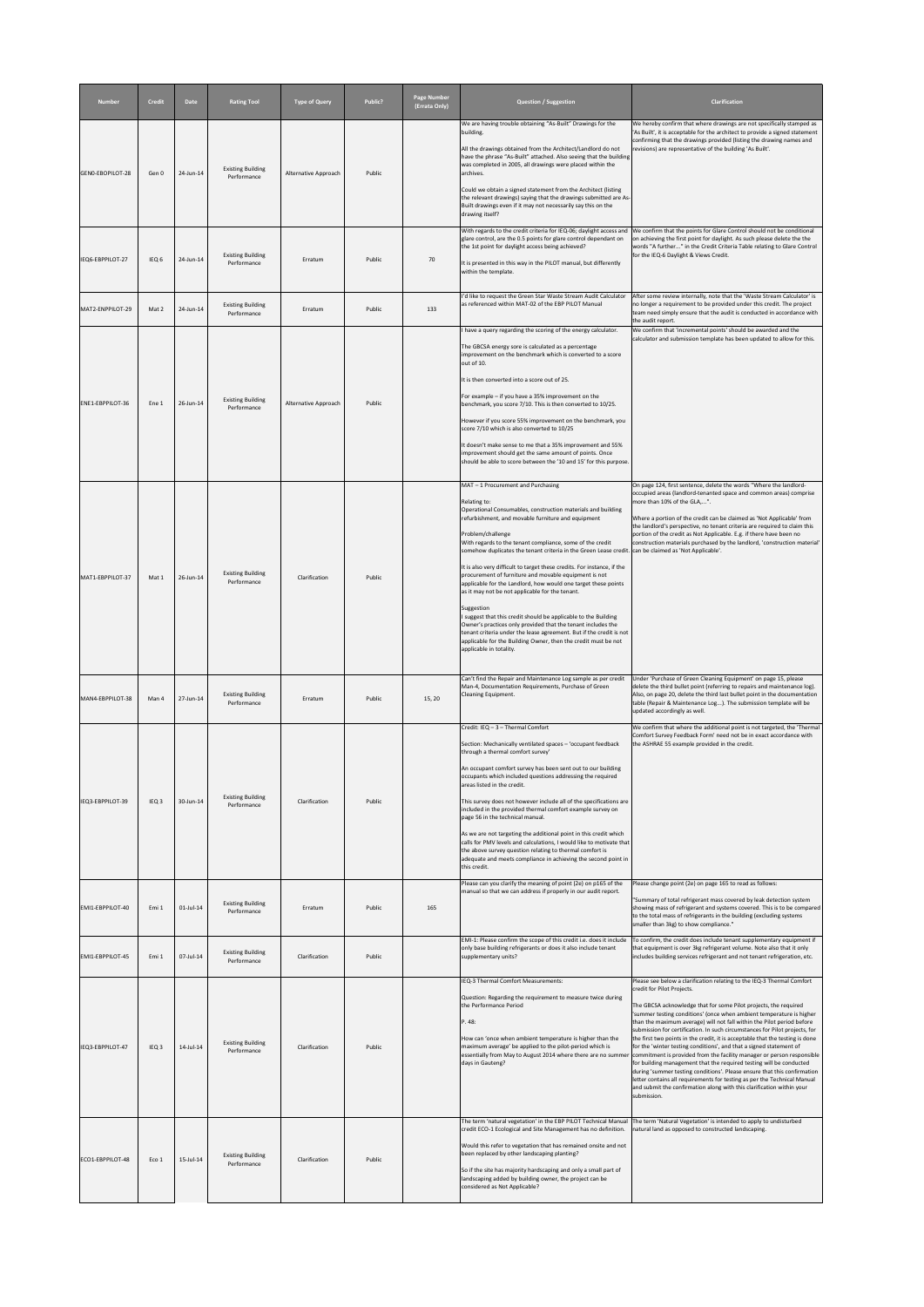| <b>Number</b>     | <b>Credit</b>     | <b>Date</b> | <b>Rating Tool</b>                      | <b>Type of Query</b> | Public? | <b>Page Number</b><br>(Errata Only) | <b>Question / Suggestion</b>                                                                                                                                                                                                                                                                                                                                                                                                                                                                                                                                                                                                                                                                                                                                                                                                                                                        | <b>Clarification</b>                                                                                                                                                                                                                                                                                                                                                                                                                                                                                                                                                                                                                                                                                                                                                                                                                                                                                                   |
|-------------------|-------------------|-------------|-----------------------------------------|----------------------|---------|-------------------------------------|-------------------------------------------------------------------------------------------------------------------------------------------------------------------------------------------------------------------------------------------------------------------------------------------------------------------------------------------------------------------------------------------------------------------------------------------------------------------------------------------------------------------------------------------------------------------------------------------------------------------------------------------------------------------------------------------------------------------------------------------------------------------------------------------------------------------------------------------------------------------------------------|------------------------------------------------------------------------------------------------------------------------------------------------------------------------------------------------------------------------------------------------------------------------------------------------------------------------------------------------------------------------------------------------------------------------------------------------------------------------------------------------------------------------------------------------------------------------------------------------------------------------------------------------------------------------------------------------------------------------------------------------------------------------------------------------------------------------------------------------------------------------------------------------------------------------|
| WAT1-EBPPILOT-49  | Wat 1             | 23-Jul-14   | <b>Existing Building</b><br>Performance | Clarification        | Public  |                                     |                                                                                                                                                                                                                                                                                                                                                                                                                                                                                                                                                                                                                                                                                                                                                                                                                                                                                     | The GBCSA notes that in some office parks / precincts, the potable water<br>consumption for irrigation may feed the entire office park / precinct<br>irrigation as opposed to being split per building. If this is the case, it is<br>recommended that this irrigation consumption is pro-rata'd across the<br>park and only the portion relevant to the building seeking certification is<br>included in the total consumption figures entered into the benchmarking<br>calculator. One proposed approach to apportioning may be to apportion<br>the irrigation consumption based on the building's percentage GLA of<br>the overall GLA, as all buildings benefit from the shared landscaping. This<br>apportioning approach must be submitted as an alternative for approval<br>prior to submission for certification.                                                                                              |
| IEQ7-EBPPILOT-51  | IEQ <sub>7</sub>  | 25-Jul-14   | <b>Existing Building</b><br>Performance | Erratum              | Public  | 76                                  |                                                                                                                                                                                                                                                                                                                                                                                                                                                                                                                                                                                                                                                                                                                                                                                                                                                                                     | IEQ-7 Indoor Pollutant Management<br>page 76, second row of table, second bullet 'carbon dioxide (CO2) levels<br>must not exceed *26ppm*- should read 640-800ppm TBC                                                                                                                                                                                                                                                                                                                                                                                                                                                                                                                                                                                                                                                                                                                                                   |
| ECO2-EBPPILOT-52  | Eco 2             | 25-Jul-14   | <b>Existing Building</b><br>Performance | Erratum              | Public  |                                     |                                                                                                                                                                                                                                                                                                                                                                                                                                                                                                                                                                                                                                                                                                                                                                                                                                                                                     | *ECO-2 Grounds-keeping Practices and ECO-2 Submission Template*<br>There is a discrepancy between the credit compliance requirements and<br>the<br>Submission Template:<br>Where the building location or building type does not allow for or<br>linclude<br>landscaped areas' N/A is applied to the Landscape Management plan<br>point<br>But in the submission template it states:<br>'Does the building allow for or include landscaped areas larger than 5%<br>the site including the building footprint or 25% of the site excluding the<br>building footprint'<br>If answered 'No' the whole credit is deemed N/A                                                                                                                                                                                                                                                                                                |
| EMI-1-EBPPILOT-53 | Emi 1             | 25-Jul-14   | <b>Existing Building</b><br>Performance | Erratum              | Public  | 163                                 |                                                                                                                                                                                                                                                                                                                                                                                                                                                                                                                                                                                                                                                                                                                                                                                                                                                                                     | *EMI-1 Refrigerants *<br>page 163, first row Minimum Requirement 'A gradual replacement<br>policy shall be put in place to replace 'all low ODP' refrigerant-should<br>read 'all high ODP refrigerant'                                                                                                                                                                                                                                                                                                                                                                                                                                                                                                                                                                                                                                                                                                                 |
| MAN3-EBPPILOT-56  | Man 3             | 29-Jul-14   | <b>Existing Building</b><br>Performance | Clarification        | Public  |                                     | Please can you confirm whether you expect *all* as-built<br>drawings for the submission, or just a *schedule *referencing<br>the scope of as-built drawings for all services (incl. drawings<br>numbers etc.).                                                                                                                                                                                                                                                                                                                                                                                                                                                                                                                                                                                                                                                                      | We can confirm that for the Man-3 Credit, when submitting the Building<br>Operations Manual, this need only include a schedule of up to date As<br>Built Drawings. The actual drawings need not be submitted for<br>assessment.                                                                                                                                                                                                                                                                                                                                                                                                                                                                                                                                                                                                                                                                                        |
| IEQ1-EBPPILOT-59  | IEQ <sub>1</sub>  | 20-Aug-14   | <b>Existing Building</b><br>Performance | Alternative Approach | Public  |                                     | The 'System Performance' point for IEQ-1 can be gained given<br>that four criteria are met. The one criteria is that filter<br>efficiencies of >85% are achieved for the HVAC system. Following<br>discussions with Spoormaker regarding filter efficiencies, they<br>are of the opinion that this target is too high for office and retail<br>buildings. A filter efficiency of 85% requires two sets of filters to<br>be installed - usually only used in hospitals or other similar high<br>risk areas.<br>Please could you confirm whether for Pilot projects this<br>requirement could be amended to be one of the following:<br>>85% 'arrestance' to be achieved for filters, or<br>->50% 'efficiency' to be achieved for filters, or                                                                                                                                         | We confirm that the requirement within the IEQ-1 credit for 'filter<br>efficiencies of >85% are achieved' must be ammended to allow for:<br>•>85% 'arrestance' to be achieved for filters, or<br>•>50% 'efficiency' to be achieved for filters.                                                                                                                                                                                                                                                                                                                                                                                                                                                                                                                                                                                                                                                                        |
| IEQ12-EBPPILOT-60 | IEQ <sub>12</sub> | 20-Aug-14   | <b>Existing Building</b><br>Performance | Clarification        | Public  |                                     | If the building achieved the As-Built 'IEQ-12 Internal Noise Levels'<br>point for Internal Noise levels can you claim this credit as<br>achieved under IEQ-5 Internal noise levels.<br>The internal noise measurements were taken with tenants and<br>dry wall partitioning in place. One measurement in every<br>enclosed room was taken- please see attcahed IEQ-12 credit<br>awarded for the Lincoln on the Lake as buit submission                                                                                                                                                                                                                                                                                                                                                                                                                                              | Please note that for Pilot Projects, if the 'IEQ-12 Internal Noise Levels'<br>credit was achieved in a Design or As Built rating by a building, in the IEQ-<br>5 Acoustic Comfort credit in Existing Building Performance rating, the<br>point relating to internal noise levels will be deemed to comply.<br>Please submit a copy of the Round 2 results spreadsheet received from<br>the GBCSA on the projects Design / As Built rating along with this<br>clarification in order to demonstrate compliance.                                                                                                                                                                                                                                                                                                                                                                                                         |
| EMI1-EBPPILOT-61  | Emi 1             | 20-Aug-14   | <b>Existing Building</b><br>Performance | Clarification        | Public  |                                     | Emi-1 refers to refrigerants of low ODP and low GWP but no<br>guidance of what low is. How do we go about this? Do<br>refrigerants need to have ODP zero and GWP in line with the<br>Office technical manual?                                                                                                                                                                                                                                                                                                                                                                                                                                                                                                                                                                                                                                                                       | . Definition of 'low ODP' and 'low GWP':<br>Note that within the Pilot version of the Existing Building Performance<br>Tool, under the Emi-1 Refrigerant credit, the term 'low ODP' has been<br>used in error as opposed to 'zero ODP'.<br>Whilst the GBCSA do not endorse the use of 'low ODP refrigerants', it is<br>acknowledged that Pilot projects may have interpreted this credit to<br>allow certain refrigerants with a relatively low ODP.<br>As such, for Pilot purposes only, 'low ODP' can be interpreted to mean<br>refrigerants with an ODP of 0.05 or less (includes some HCFC<br>refrigerants) provided that there is a clear phase-out plan for replacing<br>these refrigerants with zero ODP variants.<br>Note that for re-certification and for v1 release of the tool however that<br>'Zero ODP' refrigerants will be required.<br>The definition of 'low GWP' should be considered to be GWP<10. |
| IEQ3-EBPPILOT-63  | IEQ <sub>3</sub>  | 20-Aug-14   | <b>Existing Building</b><br>Performance | Alternative Approach | Public  |                                     | Will it be possible to achieve a point for thermal comfort if only<br>one temp reading is taken and not 2?                                                                                                                                                                                                                                                                                                                                                                                                                                                                                                                                                                                                                                                                                                                                                                          | We confirm that for Pilot projects, it is acceptable if only one<br>measurement has taken place as the project would not have had the<br>opportunity to experience both summer and winter peaks. A<br>commitment should however be shown to undertaking the second<br>measurement.                                                                                                                                                                                                                                                                                                                                                                                                                                                                                                                                                                                                                                     |
| IEQ2-EBPPILOT-64  | IEQ <sub>2</sub>  | 20-Aug-14   | <b>Existing Building</b><br>Performance | Clarification        | Public  |                                     | Timeline in Magnetic ballast replacement program in not clear:<br>Does a program needs to be in place within 12 month (pg. 39,<br>credit criteria)?, does it needs to be in place in the performance<br>period (pg. 40, compliance requirements)?<br>Or do all magnetic ballasts needs to be replaced within 12<br>months?                                                                                                                                                                                                                                                                                                                                                                                                                                                                                                                                                          | This magnetic ballast replacement program is required to be for a 12<br> month period, and can be from GSSA submission, but must reach 95% in<br>a 1 year period.                                                                                                                                                                                                                                                                                                                                                                                                                                                                                                                                                                                                                                                                                                                                                      |
| EMI1-EBPPILOT-68  | Emi 1             | 20-Aug-14   | <b>Existing Building</b><br>Performance | Clarification        | Public  |                                     | For our project, there are some tenant supplementary AC units<br>facilities management team. These supplementary units are<br>maintained (recharged) by a team that acts independently to the<br>building's facilities management team. The building owner has<br>no control over their maintenance or future replacement (if not<br>currently zero ODP). Collectively these units represent <4% of<br>total refrigerant charge on site.<br>I believe that only units that are owned and maintained by the<br>landlord should form part of this credit. The tenant-owned and<br>operated units should not because the replacement of<br>refrigerant and/or a process of leak auditing cannot be imposed<br>on the tenant with immediate effect. Good environmental<br>practice with regards to tenant AC units (and refrigerants) can<br>only really be addressed in a green lease. | We confirm that only HVAC systems either owned or under the control<br>that are not at all under the management of the building owner's of the landlord and his Facility Management Team are addressed within<br>the scope of the Emi-1 Refrigerants credit.                                                                                                                                                                                                                                                                                                                                                                                                                                                                                                                                                                                                                                                           |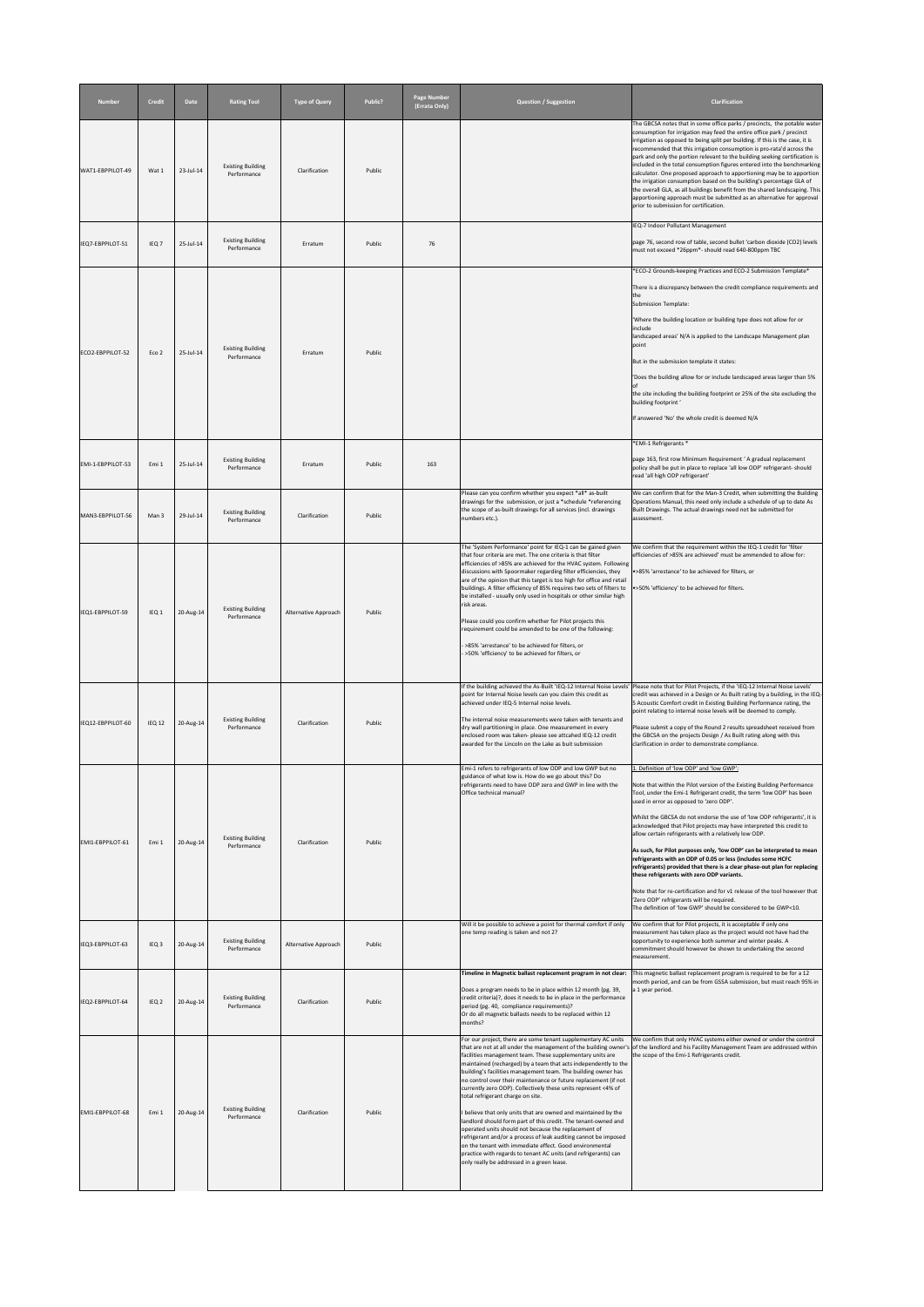| <b>Number</b>    | <b>Credit</b>    | <b>Date</b> | <b>Rating Tool</b>                      | <b>Type of Query</b> | Public? | <b>Page Number</b><br>(Errata Only) | Question / Suggestion                                                                                                                                                                                                                                                                                                                                                                                                                                                                                                                                                                                                                                                                                                                                                                                                                                                                                                                                                                                                                                                                                                                                                                                                                                                                                                                             | <b>Clarification</b>                                                                                                                                                                                                                                                                                                                                                                                                                                                                                                                                                                                                                                                                                                                                                                                                                                                                                                                                                                                                             |
|------------------|------------------|-------------|-----------------------------------------|----------------------|---------|-------------------------------------|---------------------------------------------------------------------------------------------------------------------------------------------------------------------------------------------------------------------------------------------------------------------------------------------------------------------------------------------------------------------------------------------------------------------------------------------------------------------------------------------------------------------------------------------------------------------------------------------------------------------------------------------------------------------------------------------------------------------------------------------------------------------------------------------------------------------------------------------------------------------------------------------------------------------------------------------------------------------------------------------------------------------------------------------------------------------------------------------------------------------------------------------------------------------------------------------------------------------------------------------------------------------------------------------------------------------------------------------------|----------------------------------------------------------------------------------------------------------------------------------------------------------------------------------------------------------------------------------------------------------------------------------------------------------------------------------------------------------------------------------------------------------------------------------------------------------------------------------------------------------------------------------------------------------------------------------------------------------------------------------------------------------------------------------------------------------------------------------------------------------------------------------------------------------------------------------------------------------------------------------------------------------------------------------------------------------------------------------------------------------------------------------|
| IEQ1-EBPPILOT-69 | IEQ <sub>1</sub> | 20-Aug-14   | <b>Existing Building</b><br>Performance | Clarification        | Public  |                                     | Please could you clarify whether a qualified occupational<br>hygienist is required to carry out the readings for the following<br>IEQ tests or whether someone from the facilities management<br>team or the Green Star AP can do the tests provided that the<br>equipment used meets the required standards:-<br>-Thermal comfort tests<br><b>Acoustic tests</b><br>CO and CO2 tests<br><b>Lux Level Testing</b>                                                                                                                                                                                                                                                                                                                                                                                                                                                                                                                                                                                                                                                                                                                                                                                                                                                                                                                                 | <b>Thermal Comfort:</b><br>The only requirement around who undertakes the audit is for the air<br>speed and radiant heat high-level audit. In this case a suitably qualified<br>HVAC technician or engineer is required. This can be a member of the in-<br>house maintenance team.<br><b>Acoustics</b><br>A 'suitably qualified professional' must be used.<br>CO and CO <sub>2</sub><br>No specific requirement on who does the testing<br>Lux Measurements<br>No specific requirement on who does the testing                                                                                                                                                                                                                                                                                                                                                                                                                                                                                                                 |
| TRA1-EBPPILOT-70 | Emi <sub>3</sub> | 20-Aug-14   | <b>Existing Building</b><br>Performance | Clarification        | Public  |                                     | Where population size is needed for determining survey sample<br>size, do visitors and staff have to be counted separately, ie, For<br>200 staff + 200 visitors, do I need 67 staff and 67 visitor<br>respondents, or can I take it as a population size of 400 and<br>receive feedback from only 81 respondents as per the table?                                                                                                                                                                                                                                                                                                                                                                                                                                                                                                                                                                                                                                                                                                                                                                                                                                                                                                                                                                                                                | The population size for regular occupants and visitors must be seen<br>separately and the sample size requirements met for each. Note that<br>visitors are only required to be surveyed if their peak or daily average<br>exceeds the regular occupants however.                                                                                                                                                                                                                                                                                                                                                                                                                                                                                                                                                                                                                                                                                                                                                                 |
| MAN5-EBPPILOT-79 | Man 5            | 05-Sep-14   | <b>Existing Building</b><br>Performance | Clarification        | Public  |                                     | <b>Reason for submitting CIR:</b><br>A green lease has not been signed between tenants and building<br>owner. It is not possible to bring green leases into effect in the<br>shortened timeframe allowed for Pilot projects. The project can<br>therefore not demonstrate implementation of a green lease and<br>provide all required documentation.<br><b>Alternative Approach:</b><br>The project proposes to be rewarded for demonstrating a clear<br>commitment to bringing green leases into effect for all tenants<br>over time. A green lease specification containing all<br>requirements in the EBP TM has been developed. The green<br>lease specification will become an addendum to ALL new leases<br>and all existing leases upon their renewal. This will be applicable<br>to all tenants across the precinct.<br>For the submission the project proposes to submit the<br>following:<br>a. Green lease tenant specification that meets EBP TM<br>requirements for a Performance Agreement<br>b. Letter from building owner confirming commitment to<br>introduce green lease specification into all new leases<br>c. Example tenant notice indicating that all tenants have, in the<br>meantime, been made aware of the requirements and scope of<br>the green lease that will take effect in future on renewal of their<br>lease. | We hereby provide the following clarification:<br>The proposal for demonstrating a clear commitment to bringing green<br>leases into effect for all new leases and all existing leases upon their<br>renewal is approved for limited points.<br>We note that the project will be eligible for 3 points in the Man-5 Green<br>Lease credit should the project submit the following:<br>a. Green lease tenant specification that meets EBP TM requirements for<br>a Performance Agreement<br>b. Letter from building owner confirming commitment to introduce<br>green lease specification into all new leases and lease renewals as far as<br>possible<br>c. Example tenant notice indicating that all tenants have, in the interim,<br>been made aware of the requirements and scope of the green lease that<br>will take effect in future on renewal of their lease.<br>Note that the requirements of both the 'tenancy fit-out & alterations'<br>and the 'management & operations' portions of the criteria are to be<br>Imet. |
| IEQ3-EBPPILOT-81 | IEQ <sub>3</sub> | 17-Sep-14   | <b>Existing Building</b><br>Performance | Clarification        | Public  |                                     | In the credit criteria on page 47 1 point is awarded where there<br>is a process in place to: Periodically asses problems caused by<br>high air speed and radiant speed and radiant heat in occupied<br>spaces through a high-level audit. A process or compliance<br>requirements are not described any further.<br>This credit criteria is not clear for facility managers how they can<br>target and comply with. Not what it means and not how it can<br>be measured or determined.                                                                                                                                                                                                                                                                                                                                                                                                                                                                                                                                                                                                                                                                                                                                                                                                                                                           | High Level Audit of Air Speed and Radiant Heat<br>A suitably qualified professional (HVAC technician or facilities manager<br>with experience in HVAC systems) is to conduct a walk-through<br>inspection of the facility, highlighting any of the following areas of<br>concern:<br>Areas with high air speed (draft) detected<br>Areas where occupants are seated in close proximity to facades that<br>receive direct sunlight during occupied hours. (i.e. areas where radiant<br>heat may be of a concern to occupants)                                                                                                                                                                                                                                                                                                                                                                                                                                                                                                     |
| ENE2-EBPPILOT-82 | Ene <sub>2</sub> | 22-Sep-14   | <b>Existing Building</b><br>Performance | Clarification        | Public  |                                     | we don't know how to fill in the Occupancy %. It must be per<br>month. Does this mean 100% is the current number of tenants?                                                                                                                                                                                                                                                                                                                                                                                                                                                                                                                                                                                                                                                                                                                                                                                                                                                                                                                                                                                                                                                                                                                                                                                                                      | We need to populate the Peak Electricity demand calculator, but The 'Occupancy' field refers to the % of the GLA that was tenanted over<br>the period. I.e. if 10% of the GLA was vacant for that particular month, a<br>figure of 90% should be inputted.                                                                                                                                                                                                                                                                                                                                                                                                                                                                                                                                                                                                                                                                                                                                                                       |
| IEQ3-EBPPILOT-83 | IEQ <sub>3</sub> | 25-Sep-14   | <b>Existing Building</b><br>Performance | Clarification        | Public  |                                     | On page 52 of the Manual there is a table where the PMV in a<br>i fthe CLO is going to be 1.1 or even 1.3? in Winter? Do we still<br>only use CLO 1?                                                                                                                                                                                                                                                                                                                                                                                                                                                                                                                                                                                                                                                                                                                                                                                                                                                                                                                                                                                                                                                                                                                                                                                              | The thermal comfort tables (E.1-E.9) in ISO 7730 are intended as a<br>typical office environment can be read. But this table only show simplified calculation step and thus do not give many granular options<br>CLO's (clothing levels as per table on page 55) up to CLO 1. What for clo values (the next step up from clo=1 would be clo=1.5). As such if<br>using these tables the project team must make an assessment of<br>whether the clothing level in the space is closer to clo=1, or closer to<br>clo=1.5 and use the tables accordingly.                                                                                                                                                                                                                                                                                                                                                                                                                                                                            |
| MAN4-EBPPILOT-84 | Man 4            | 29-Sep-14   | <b>Existing Building</b><br>Performance | Clarification        | Public  |                                     | If a contract with a cleaning company/cleaning vendor states that<br>only Green Cleaning Products are allowed to be used, is it still<br>necessary to submit a whole green cleaning policy?                                                                                                                                                                                                                                                                                                                                                                                                                                                                                                                                                                                                                                                                                                                                                                                                                                                                                                                                                                                                                                                                                                                                                       | We confirm that a SLA or contract that has the same level of detail as<br>specified in the Technical Manual for the policy would be acceptable in<br>lieu of a policy.                                                                                                                                                                                                                                                                                                                                                                                                                                                                                                                                                                                                                                                                                                                                                                                                                                                           |
| ENE1-EBPPILOT-90 | Ene 1            | 14-Oct-14   | <b>Existing Building</b><br>Performance | Clarification        | Public  |                                     | Building comprises of an office component (33%) and a<br>warehouse component (67%).<br>We therefore need to go down two different compliance paths<br>for energy and water benchmarking.<br>$\vert$ Once each score is calculated, we would then average the score $\vert$ OR<br>to receive one figure.<br>Problem: Different compliance paths have different 'total<br>available scores'<br>Questions:<br>How would one calculate this average?<br>What compliance path would you recommend for<br>warehousing?                                                                                                                                                                                                                                                                                                                                                                                                                                                                                                                                                                                                                                                                                                                                                                                                                                  | 1) Calculate the number of points achieved for the Office portion using<br>Compliance Path 1, calculate the points achieved for the Warehouse<br>under either Compliance Path 3 or 4, and average these scores based on<br>area weighting to achieve the final score out of 25. (see 'Mixed Use'<br>section under Ene-1 on averaging method).<br>[2] Consider applying Compliance Path 3 or 4 to the building as a whole.<br>I.e. for Compliance Path 3, compare to buildings with a similar Office -<br>Warehouse ratio, or for Compliance Path 4 select a historical 12 month<br>period within the past 10 years as the baseline.                                                                                                                                                                                                                                                                                                                                                                                              |
| IEQ7-EBPPILOT-91 | IEQ <sub>7</sub> | 29-Oct-14   | <b>Existing Building</b><br>Performance | Clarification        | Public  |                                     | Please confirm whether or I am correctly interpreting the<br>technical manual.<br>I interpret it as follows:<br>CO levels only need to be tested in the underground parking<br>garage and adjacent occupied spaces.<br>CO2 levels are only required in spaces capable of accommodating rooms.<br>25 people or more. tProject case this would only include one of<br>the meeting rooms and the restaurant area.<br>Is this correct or are those just the specifics where actually all<br>occupied areas need to be tested?                                                                                                                                                                                                                                                                                                                                                                                                                                                                                                                                                                                                                                                                                                                                                                                                                         | CO:<br>Correct, only required in basement parking and adjacent rooms.<br>$CO2$ :<br>You would need to take one measurement per 25 workstations or more<br>in open plan offices larger than 25 workstations, otherwise it is one<br>measurement per room. I.e. you would need to measure all meeting                                                                                                                                                                                                                                                                                                                                                                                                                                                                                                                                                                                                                                                                                                                              |
| IEQ6-EBPPILOT-92 | IEQ <sub>6</sub> | 06-Oct-14   | <b>Existing Building</b><br>Performance | Alternative Approach | Public  |                                     | CIR to deem 'IEQ-6: Daylight and Views' not applicable for the<br>Retail centre projects with an office area which makes up<br>substantially less than 10% of the GLA.<br>'IEQ-2 Lighting Comfort' is deemed not applicable for retail<br>centres where 'back of house' workstation areas and office area<br>account for less than 10% of the GLA.<br>As lighting comfort through artificial means is not viewed as<br>critical in non-office areas of retail centres, we propose that<br>natural lighting and glare control as outlined in 'IEQ 6: Daylight<br>and Views' is also not critical.                                                                                                                                                                                                                                                                                                                                                                                                                                                                                                                                                                                                                                                                                                                                                  | We note that for Retail spaces, the following alternative approach is<br>approved:<br>- Points for daylight glare control and external views are approved as<br>N/A for retail areas.<br>- For retail areas, only the 'nominated area' need meet compliance. Note<br>that for retail areas for the purposes of this credit, "nominated area" is<br>defined as internal public common area where there are tenants on two<br>sides of common space, uncovered or covered, and the area is<br>considered a mall area (excluding car parks). Note that this has been<br>adopted from the Green Star SA - Retail Centre rating tool.<br>Where the retail centre contains office areas, these office areas are to<br>be assessed as per the criteria set out in the manual for daylight. 60%<br>compliance is to be achieved on the combination of retail 'nominated<br>area' and office 'occupied space'. I.e. overall 60% is to be achieved, not<br>60% for both office and retail.                                                 |
| ENE1-EBPPILOT-93 | Ene 1            | 15-Nov-14   | <b>Existing Building</b><br>Performance | Clarification        | Public  |                                     | Energy compliance paths                                                                                                                                                                                                                                                                                                                                                                                                                                                                                                                                                                                                                                                                                                                                                                                                                                                                                                                                                                                                                                                                                                                                                                                                                                                                                                                           | The GBCSA have recently reviewed the point-scales within the Existing<br>Building Performance Ene-1 credit for compliance paths 2, 3 and 4. As a<br>result, note that the following revised point-scale is to be used by Pilot<br>projects moving forward and also proposed for use into v1 of the tool.<br>The revised point-scale more accurately rewards best practice<br>performance in line with that of Compliance Path 1, and will generally<br>benefit projects using this compliance path. A revised Ene-1 Calculator<br>has been uploaded to the GBCSA website to take account of this, and<br>should be used by all Pilot projects pursuing Compliance Path 2, 3 or 4.                                                                                                                                                                                                                                                                                                                                                |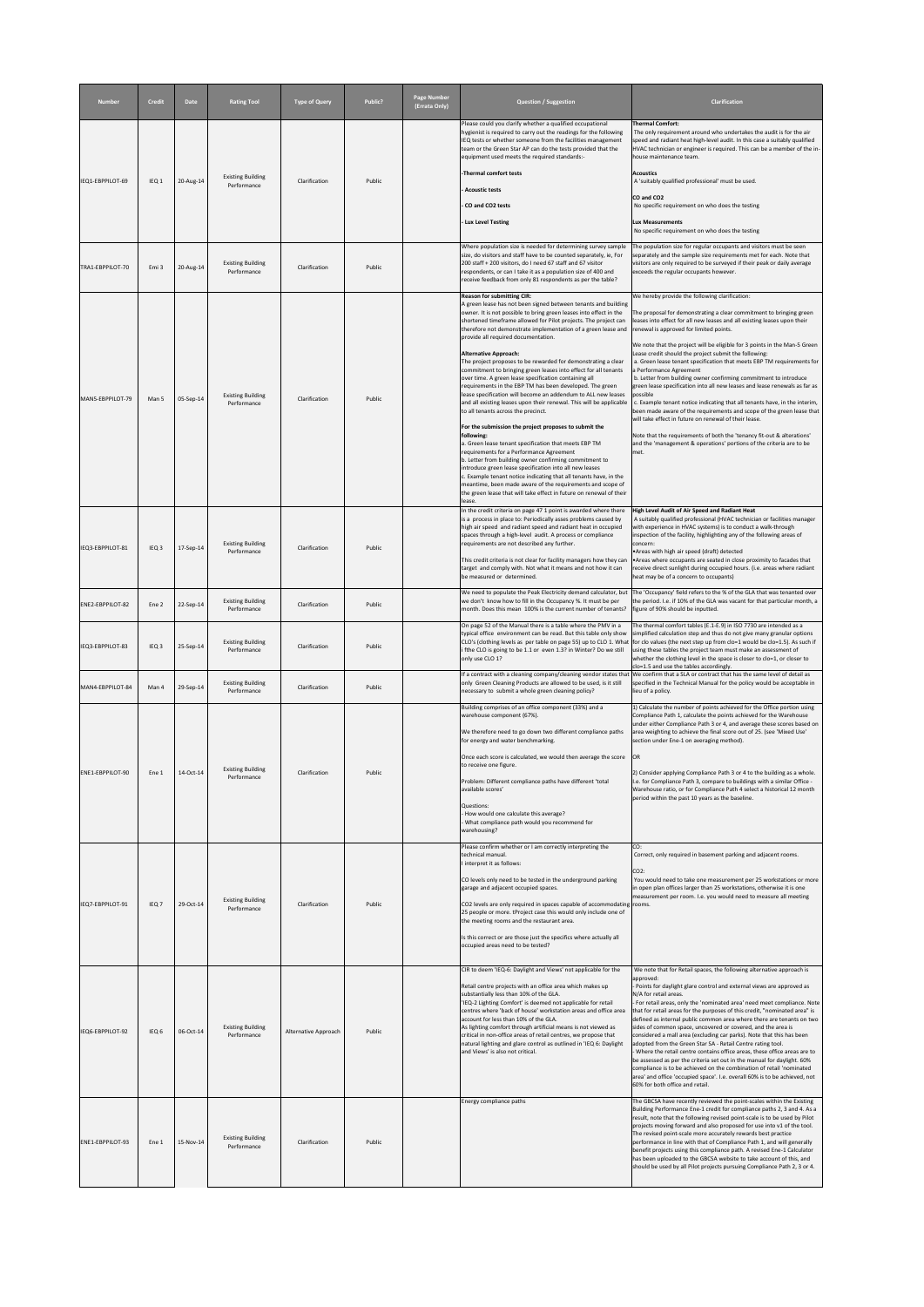| <b>Number</b>     | <b>Credit</b>    | <b>Date</b> | <b>Rating Tool</b>                      | <b>Type of Query</b> | Public? | <b>Page Number</b><br>(Errata Only) | <b>Question / Suggestion</b>                                                                                                                                                                                                                                                                                                                              | <b>Clarification</b>                                                                                                                                                                                                                                                                                                                                                                                                                                                                                                                                                                                                                                                                                                                                                                                                                                                                  |
|-------------------|------------------|-------------|-----------------------------------------|----------------------|---------|-------------------------------------|-----------------------------------------------------------------------------------------------------------------------------------------------------------------------------------------------------------------------------------------------------------------------------------------------------------------------------------------------------------|---------------------------------------------------------------------------------------------------------------------------------------------------------------------------------------------------------------------------------------------------------------------------------------------------------------------------------------------------------------------------------------------------------------------------------------------------------------------------------------------------------------------------------------------------------------------------------------------------------------------------------------------------------------------------------------------------------------------------------------------------------------------------------------------------------------------------------------------------------------------------------------|
| WAT1-EBPPILOT-93  | Wat 1            | 15-Nov-14   | <b>Existing Building</b><br>Performance | Clarification        | Public  |                                     | Water compliance paths                                                                                                                                                                                                                                                                                                                                    | The GBCSA have recently reviewed the point-scales within the Existing<br>Building Performance Wat-1 credit for compliance path 2. As a result,<br>note that the following revised point-scale is to be used by Pilot projects<br>moving forward and also proposed for use into v1 of the tool. The<br>revised point-scale more accurately rewards best practice<br>performance in line with that of Compliance Path 1, and will generally<br>benefit projects using this compliance path. A revised Wat-1 Calculator<br>has been uploaded to the GBCSA website to take account of this, and<br>should be used by all Pilot projects pursuing Compliance Path 2.                                                                                                                                                                                                                       |
| GEN00-EBPPILOT-95 | Gen 0            | 05-Sep-14   | <b>Existing Building</b><br>Performance | Clarification        | Public  |                                     | Documentation Requirements                                                                                                                                                                                                                                                                                                                                | Projects are requested to include the TC's and CIR's that relate to their<br>project in the General Folder in order to make the assessment valid for<br>the Assessors. Please therefore, wait for a response via Zendesk. Note,<br>that without TCE info that Assessors only assess on what is in the TM.                                                                                                                                                                                                                                                                                                                                                                                                                                                                                                                                                                             |
| MAN3-EPBPILOT-97  | Man 3            | 01-Oct-14   | <b>Existing Building</b><br>Performance | Clarification        | Public  |                                     | When a project is undergoing refurbishment, the Operations<br>Manual contains an Asset Register and Drawings Registers that<br>will need to be updated following the refurbishment. Please car<br>you confirm whether this will be acceptable. We can make a<br>clear note to this effect in the Operations Manual as well as the<br>Submission Template. | GBCSA has confirmed that this is an acceptable route to undertake given<br>the circumstances. As you have mentioned please do make a clear note<br>to this effect in the Operations Manual as well as the Submission<br>Template.                                                                                                                                                                                                                                                                                                                                                                                                                                                                                                                                                                                                                                                     |
| TRA1-EBPPILOT-101 | Tra 1            | 02-Oct-14   | <b>Existing Building</b><br>Performance | Clarification        | Public  |                                     | On page 105 of the manual it states that the survey must be<br>carried out over a typical one-week period. Is there a reason for<br>that? Is it possible to comply when having an online survey open<br>for 2 months?                                                                                                                                     | The 'typical one week' period has been used to represent a typical<br>occupancy period for the particular building type. Hence this period is<br>not to include holidays or other days/times of the year, which may not<br>represent a typical occupancy period, as transport usage will not be the<br>same as it would be on these days as compared with a typical day of that<br>building use. The two month period which you are suggesting may<br>include days which are not representative of the building type use period<br>and could result in the numbers being skewed. A one week period also<br>results in all buildings of a particular type being measurable against the<br>same base and can thus also be compared.<br>If the project team would like to propose an alternative time period, the<br>project team is to submit motivation demonstrating why a particular |
|                   |                  |             |                                         |                      |         |                                     | The Emi-1 credit refers to requiring the use of 'low' ODP                                                                                                                                                                                                                                                                                                 | alternative time period has been chosen and show why this time period<br>is reflective of the building type in question.<br>We have decided that R22 can be included for PILOT project                                                                                                                                                                                                                                                                                                                                                                                                                                                                                                                                                                                                                                                                                                |
| EMI1-EBPPILOT-105 | Emi 1            | 02-Oct-14   | <b>Existing Building</b><br>Performance | Alternative Approach | Public  |                                     | refrigerants. We have assumed to date that this includes R22<br>which has a 'low' ODP of 0.05.<br>Please can you confirm whether R22 is considered to be a 'low'<br>ODP refrigerant.                                                                                                                                                                      | submissions; however, for EBP Version 1, the statement 'Low ODP' will<br>be changed to 'Zero ODP' and as such R22 will not be allowed. However,<br>whilst the GBCSA do not endorse the use of 'low ODP refrigerants', it is<br>acknowledged that Pilot projects may have interpreted this credit to<br>allow certain refrigerants with a relatively low ODP. We are therefore<br>giving projects benefit of the doubt during the PILOT phase, as we feel it<br>is unfair to penalise projects for adhering to the Technical Manual.                                                                                                                                                                                                                                                                                                                                                   |
| IEQ3-EBPPILOT-106 | IEQ <sub>3</sub> | 07-Oct-14   | <b>Existing Building</b><br>Performance | Clarification        | Public  |                                     | Please could you clarify the documentation requirements for the<br>first two points for thermal comfort (mechanically ventilated<br>spaces) The documentation requirements on page 51 in the<br>technical manual are unclear.                                                                                                                             | Measuring and verifying comfort<br>1. Sample data logging sheet indicating temperature and humidity in<br>occupied spaces<br>2. Summary report indicating outcome of air speed assessment and<br>radiant heat in occupied<br>spaces.<br>3. Sample of occupant feedback form from most recent survey.                                                                                                                                                                                                                                                                                                                                                                                                                                                                                                                                                                                  |
| IEQ7-EBPPILOT-107 | IEQ <sub>7</sub> | 07-Oct-14   | <b>Existing Building</b><br>Performance | Clarification        | Public  |                                     | IAQ management programme audit' for pilot projects:<br>1. Does a baseline I-BEAM audit have to be conducted, or is it<br>acceptable to include this as a requirement in the programme?<br>2. Does each space have to be audited (i.e. all shops in a retail<br>centre), or is there a specific percentage of area or sample size<br>that can be used?     | GBCSA can confirm 'PMV or Acceptability etc.' is a subheading and<br>below points 1-4 on page 51 is how it is achieved. This does not apply if<br>only the first 2 points are targeted.<br>1) For Pilot purposes, the audit need not necessarily be done prior to<br>submission, but it must be a requirement of the IAQ management<br>programme.<br>2) This is not clearly defined in the manual. We suggest that the team<br>review the IBEAM requirements in this regard. If the IBEAM reports<br>allow for sampling certain areas, then this approach can be applied. If<br>however the IBEAM reports require all areas to be audited, then you<br>would either need to audit all spaces or submit an alternative motivating<br>the sampling method and why it can be seen as achieving the aim of the<br>credit.                                                                 |
| IEQ4-EBPPILOT-111 | IEQ <sub>4</sub> | 21-Oct-14   | <b>Existing Building</b><br>Performance | Clarification        | Public  |                                     | As per the EBP technical manual, if an 'not office' area is more<br>than 10% of the GLA it can't be excluded and must therefore go<br>down a different compliance route for energy and water<br>benchmarking. The project team proposes that 15% would be<br>more appropriate?<br>With this in mind, we request that an alternative approach be           | If non-office areas are less than 10%, you need not exclude them from<br>the figures entered into the tool (i.e. you can assume them to be 'office<br>space')<br>If non-office space is more than 10% (but less than 30%), it needs to be<br>sub-metered and excluded from the benchmarking.<br>If non-office space is more than 30% of the GLA, the building may need                                                                                                                                                                                                                                                                                                                                                                                                                                                                                                                |
|                   |                  |             |                                         |                      |         |                                     | taken for this specific building, and that the GBCSA allows us to<br>exclude this restaurant area in our energy and water<br>benchmarking calculations?                                                                                                                                                                                                   | to consider a different compliance path.                                                                                                                                                                                                                                                                                                                                                                                                                                                                                                                                                                                                                                                                                                                                                                                                                                              |
| EMI2-EBPPILOT-112 | Emi <sub>2</sub> | 22-Oct-14   | <b>Existing Building</b><br>Performance | Clarification        | Public  |                                     | The Project Team wishes to propose that "Photographs" be<br>submitted rather than "As-built Drawings". The photographs can<br>fulfill all the requirements and show all required details.                                                                                                                                                                 | The proposed alternative documentation is acceptable provided all the<br>information required in the As Built drawings are shown on the<br>alternative documentation i.e showing the location of any relevant<br>luminaires, awnings, blinds, windows, sensors, timers, skylights, etc.                                                                                                                                                                                                                                                                                                                                                                                                                                                                                                                                                                                               |
| IEQ7-EBPPILOT-116 | IEQ <sub>7</sub> | 17-Nov-14   | <b>Existing Building</b><br>Performance | Clarification        | Public  |                                     | Can the parking basement be considered as a "regularly occupied<br>space" as one only parks the car and goes to one's floor which I<br>will consider a regularly occupied space. One does not spend<br>much time in the basement                                                                                                                          | Parking areas should not be considered as 'regularly occupied space'. I<br>believe the credit aims to only apply CO2 testing to 'regularly occupied<br>spaces', and the CO testing specifically to carparks, not regularly<br>occupied spaces.                                                                                                                                                                                                                                                                                                                                                                                                                                                                                                                                                                                                                                        |
| MAT2-EBPPILOT-117 | Mat 2            | 11-Aug-14   | <b>Existing Building</b><br>Performance | Clarification        | Public  |                                     | The wording used in the description of this credit is "Up to 3<br>volume) of operational waste and materials are diverted from<br>landfill during the performance period:"                                                                                                                                                                                | The TM should read "Up to 2(not 3) points are awarded where the<br>points are awarded where the following percentages (by mass or  following percentages (by mass or volume) of operational waste and<br>materials are diverted from landfill during the performance period".<br>Thus, this will make the total points available for this credit still 6.                                                                                                                                                                                                                                                                                                                                                                                                                                                                                                                             |
|                   |                  |             |                                         |                      |         |                                     | Due to the fact that we are assessing a hotel could this point be<br>claimed as not applicable. A calculation shows that office area of<br>the hotel only accounts for 9% of the total hotel area.                                                                                                                                                        | GBCSA is happy to award this point as NA, if the area is measured in<br>equivalent of a retail GLA.                                                                                                                                                                                                                                                                                                                                                                                                                                                                                                                                                                                                                                                                                                                                                                                   |
| IEQ2-EBPPILOT-119 | IEQ <sub>2</sub> | 12-Dec-14   | <b>Existing Building</b><br>Performance | Clarification        | Public  |                                     | The technical manual states that this point applies to workstation<br>areas only and that if workstations make up less than 10% it can<br>be claimed as not applicable.                                                                                                                                                                                   |                                                                                                                                                                                                                                                                                                                                                                                                                                                                                                                                                                                                                                                                                                                                                                                                                                                                                       |
| MAT1-EBPPILOT-120 | Mat 1            | 22-Dec-14   | <b>Existing Building</b><br>Performance | Clarification        | Public  |                                     | The online tool does not allow for this point to be made Not<br>Applicable, thus the final results will not be correct.<br>How should this be approached?                                                                                                                                                                                                 | This entire credit cannot be claimed as N/A.<br>If the credit is not targeted for Mat-1 then "points targeted" need to be<br>changed to "0" in the drop down box, in the "submission stage progress"<br>block, however;<br>3. Sustainable procurement of construction materials and<br>4. Sustainable procurement of furniture and movable equipment;<br>those can be made N/A by selecting "points available" as "0" in the drop<br>down boxes.                                                                                                                                                                                                                                                                                                                                                                                                                                      |
| IEQ7-EBPPILOT-121 | IEQ <sub>7</sub> | 22-Jan-15   | <b>Existing Building</b><br>Performance | Clarification        | Public  |                                     | The project team would like to propose that compliance of 70%<br>all projects (as opposed to 100% of area needing to comply), as<br>this is what is proposed for v1 of the tool.                                                                                                                                                                          | With respect to CO2 testing within the IEQ-7 Indoor Pollutant<br>of floor area in terms of Co2 levels (below 800ppm) is allowed for Management Credit, the following clarification is provided to confirm the<br>threshold of measurements required to comply with the credit criteria.<br>It is confirmed that in order to demonstrate compliance with the credit<br>criteria, compliance with the credit benchmarks (800ppm) must be<br>achieved for at least 70% of the readings taken for the building.                                                                                                                                                                                                                                                                                                                                                                           |
| MAN2-EBPPILOT-122 | Man 2            | 19-Jan-15   | <b>Existing Building</b><br>Performance | Clarification        | Public  |                                     | Pilot projects may claim credit as Not Applicable                                                                                                                                                                                                                                                                                                         | The GBCSA confirm that this credit - MAN-2 - can be claimed as 'Not<br>Applicable' for PILOT projects for both Round 1 and Round 2.<br>In email correspondence between GBCSA and PILOT projects<br>commitment was made by the project teams that at least one person on<br>the project team would become an EBP Accredited Professional, we<br>anticipate this will be honoured                                                                                                                                                                                                                                                                                                                                                                                                                                                                                                       |